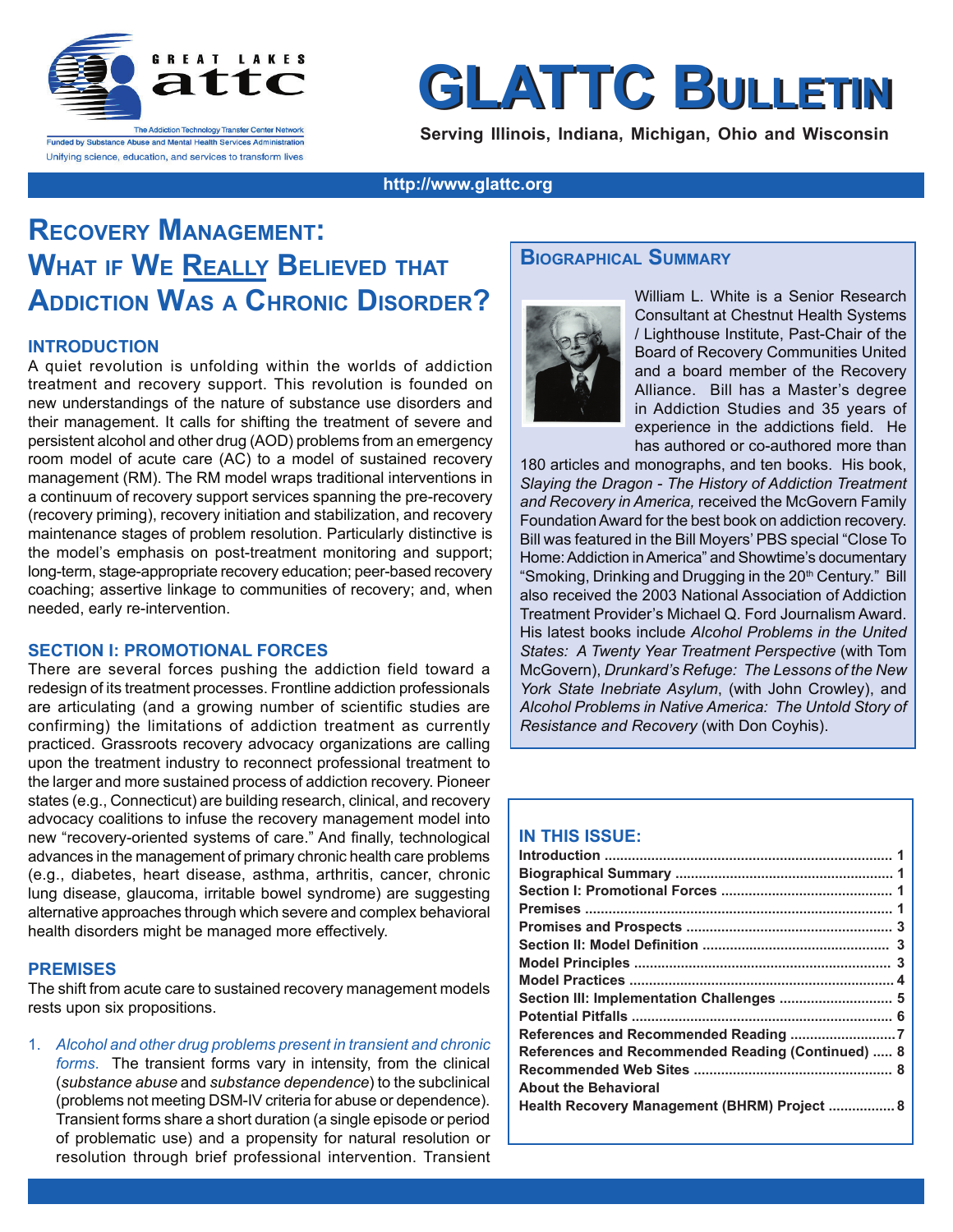AOD problems are common in community populations, but are more rarely represented among populations entering addiction treatment. Compared to community populations, clients entering addiction treatment are distinguished by:

- greater personal vulnerability (e.g., family history of substance use disorders, early age of onset of AOD use, developmental trauma)
- greater severity and intensity of use and related consequences
- high concurrence of medical/psychiatric illnesses
- greater personal and environmental obstacles to recovery
- less "recovery capital" (the internal and external resources required to initiate and sustain recovery)
- 2. *The evidence is overwhelming that the course of severe substance use disorders and their successful resolution (addiction, treatment, and recovery careers) can span years, if not decades.* Alcohol and other drug dependencies resemble chronic disorders (e.g., type 2 diabetes mellitus, hypertension, and asthma) in their etiological complexity (interaction of genetic, biological, psychological, and physical/ social environmental factors), onset (gradual), course (prolonged waxing and waning of symptoms), treatment (management rather than cure), and clinical outcomes. To characterize addiction as a chronic disorder is not to suggest that recovery is not a possibility. There are millions of people in stable, long-term recovery from addiction. The notion of addiction as a chronic disorder does, however, underscore the often-long course of such disorders and the sustained "treatment careers" that can precede stable recovery. Recent studies have confirmed that the majority of people with severe and persistent substance use disorders (i.e., substance dependence) who achieve a year of stable recovery do so following 3-4 treatment episodes over a span of eight years.
- 3. *Severe and persistent AOD problems have been collectively depicted as a "chronic, progressive disease" for more than 200 years, but their historical treatment more closely resembles interventions into acute health conditions (e.g., traumatic injuries, bacterial infections*)*.* If we (the practitioners of addiction treatment) really believed addiction was a chronic disorder, we would not:
	- view prior treatment as predictor of poor prognosis (and grounds for denial of treatment admission)
	- convey the expectation that all clients should achieve complete and enduring sobriety following a single, brief episode of treatment
	- punitively discharge clients for becoming symptomatic
	- relegate post-treatment continuing care services to an afterthought
	- terminate the service relationship following brief intervention
	- treat serious and persistent AOD problems in serial episodes of self-contained, unlinked interventions
- 4. *Acute models of treatment are not the best frameworks for*

*treating severe and persistent AOD problems.* The limitations of the acute model of addiction treatment as currently practiced include:

- Failure to Attract: Less than 10% of U.S. citizens who meet DSM-IV criteria for substance abuse or dependence currently seek treatment, and most of those admitted to treatment arrive under coercive influences.
- Failure to Engage/Retain: More than half of the people admitted to addiction treatment in the U.S. do not successfully complete treatment, and 18% of people admitted to addiction treatment are administratively discharged from treatment.
- Inadequate Service Dose: A significant percentage of individuals completing treatment receive less than the optimum dose of treatment recommended by the National Institute on Drug Abuse.
- Lack of Continuing Care: Post-discharge continuing care can enhance recovery outcomes, but only one in five clients actually receives such care.
- Recovery Outcomes: The majority of people completing addiction treatment in the U.S. resume AOD use in the year following treatment, most within 90 days of discharge from treatment.
- Revolving Door: Of those admitted to publicly funded addiction treatment, 60% already have one or more prior treatment admissions, and 24% have three or more prior admissions. Between 25% and 35% of clients who complete addiction treatment will be re-admitted to treatment within one year, and 50% will be re-admitted within 2-5 years.

A large number of people are undergoing repeated episodes of brief interventions whose designs have little ability to fundamentally alter the trajectory of substance dependence and its related consequences. This failure does not result from client foibles or the inadequate execution of clinical protocol by service professionals. It flows instead from a fundamental flaw in the design of the intervention - an acute-care model of treating addiction that is analogous to treating diabetes or asthma through a single, self-contained episode of inpatient stabilization. In the AC model, brief symptom stabilization is misinterpreted as evidence of sustainable recovery.

5. *Most people discharged from addiction treatment are precariously balanced between recovery and re-addiction in the weeks, months, and years following treatment.* Recent studies have confirmed the fluidity of post-treatment adjustment. One such study conducted quarterly monitoring interviews of 1,326 clients over three years following an index episode of addiction treatment. Each client was categorized each quarter as 1) in the community using, 2) incarcerated, 3) in treatment, or 4) in the community not using. More than 80% of the clients changed status one or more times over the course of the three years. Beyond the groups of clients who categorically succeed or do not succeed stands a larger body of clients who vacillate between periods of recovery and periods of re-addiction. The precarious nature of early recovery is further confirmed by longer-term studies finding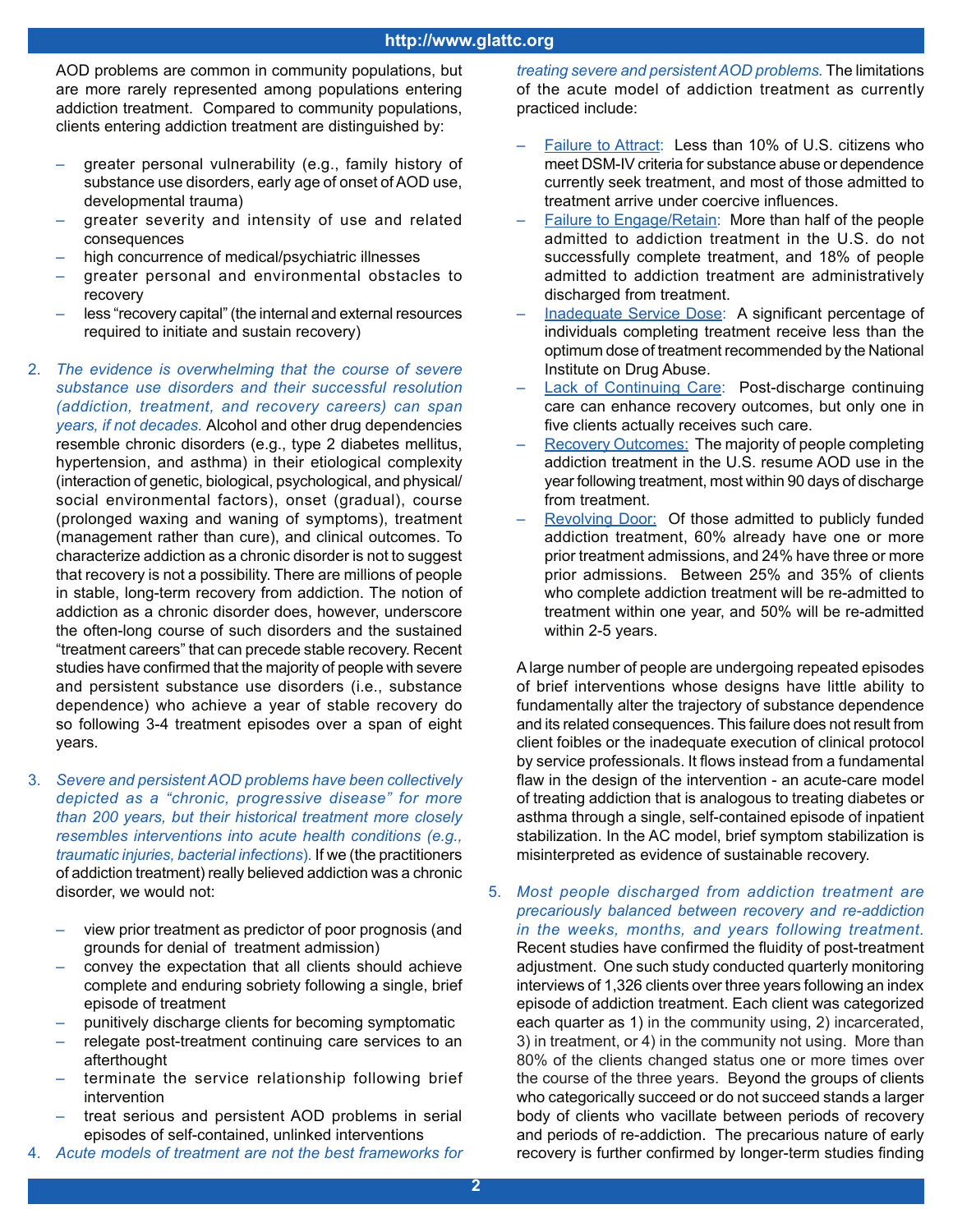that stable recovery from alcoholism (the point at which the future risk of lifetime relapse drops below 15%) is not achieved until 4-5 years of continuous recovery, and that stable recovery from opiate addiction takes even longer. Such findings beg for models of sustained post-treatment monitoring and support.

#### **PROMISES AND PROSPECTS**

Recovery management models hold great promise in treating severe and complex substance use disorders.Chronic disorders are disorders that resist cure via brief intervention but can often be successfully managed (the achievement of full or partial recovery).Such management entails care and sustained support aimed at enhancing the strength, quality, and durability of remission periods and shortening the frequency, duration, and intensity of relapse episodes. This longer-term vision of the treatment and recovery process is based on several critical assumptions:

- 1. A single brief episode of treatment rarely has sufficient effect for those with the most severe substance use disorders (i.e., substance dependence) to sustain recovery following the intervention.
- 2. Multiple episodes of treatment, if they are integrated within a recovery management plan, can constitute incremental steps in the developmental process of recovery.
- 3. Treatment episodes over time may generate cumulative effects.
- 4. Particular combinations and sequences of professional treatment interventions and peer-based recovery support services may generate synergistic effects (dramatically elevated long-term recovery outcomes).

RM models are focusing initially on the power of post-treatment monitoring and recovery support services. Early studies are confirming the potential utility of such approaches. One study of recovery management checkups (RMC) and early re-intervention over 24 months following treatment found that members of the RMC group had significantly fewer post-treatment days of substance use, were more likely to return to treatment, were more likely to return to treatment sooner, received treatment on a greater number of days following discharge from the index episode, and experienced fewer quarters during follow-up in which they were in need of treatment.

Treating alcohol and other drug dependence solely through repeated episodes of detoxification and brief stabilization is clinically ineffective and constitutes a poor stewardship of personal and community resources. It contributes to the pessimism of clients, service providers, policy makers, and the public regarding the prospects for permanent resolution of alcohol and other drug problems. It is time we acted as if we really believed addiction was a chronic disorder. Today millions of people are reaping the fruits of recovery while others continue to suffer. It is time we widened the doorway of entry into recovery for those with the most severe and persistent substance use disorders. To achieve that will require changes in our thinking, changes in our clinical technologies, and changes in systems of service reimbursement.

#### **SECTION II: MODEL DEFINITION**

The recovery management model of addiction treatment shifts the focus of care from professional-centered episodes of acute symptom stabilization toward the client-directed management of long-term recovery. It wraps traditional interventions within a more sustained continuum of:

- 1. pre-recovery support services to enhance recovery readiness
- 2. in-treatment recovery support services to enhance the strength and stability of recovery initiation, and
- 3. post-treatment recovery support services to enhance the durability and quality of recovery maintenance.

The influence of this emerging model is evident in many quarters. It is evident in the research community's exploration of addiction as a chronic disease (O'Brien & McLellan, 1996; McLellan, Lewis, O'Brien & Kleber, 2000). It is reflected in the work of the Behavioral Health Recovery Management project in Illinois (White, Boyle & Loveland, 2003a/b) and other pioneer state efforts to reshape addiction treatment into a "recovery oriented system of care" (e.g., see http://www.dmhas.state.ct.us/recovery. htm). Interest in recovery management at the federal level is revealed in the move toward a more recovery-oriented research agenda at NIAAA and NIDA, in SAMHSA and CSAT's growing interest in peer-based models of recovery support services (particularly within CSAT's Recovery Community Support Program), and in the White House-initiated Access to Recovery program. Private sector interest in recovery-focused treatment system enhancements is reflected in the Robert Wood Johnson's Paths to Recovery Initiative (http://www.pathstorecovery.org). The shift from acute intervention models to models of sustained recovery support are further reflected in the policy agendas of new grassroots recovery advocacy organizations across the country (see http://www.facesandvoiceofrecovery.org).

Describing the emerging "model" of recovery management is a bit like describing a painting while it is being created, but there are broad principles and early changes in clinical practices that are becoming visible.There may be no single program in the country that reflects all the changes described below, but these changes do collectively represent what is increasingly being characterized as a model of *recovery management*.

#### **MODEL PRINCIPLES**

There are several cornerstone beliefs that distinguish the recovery management model from acute models of addiction treatment. These principles and values include:

- 1. emphasis on resilience and recovery processes (as opposed to pathology and disease processes)
- 2. recognition of multiple long-term pathways and styles of recovery
- 3. empowerment of individuals and families in recovery to direct their own healing
- 4. development of highly individualized and culturally nuanced services
- 5. heightened collaboration with diverse communities of recovery, and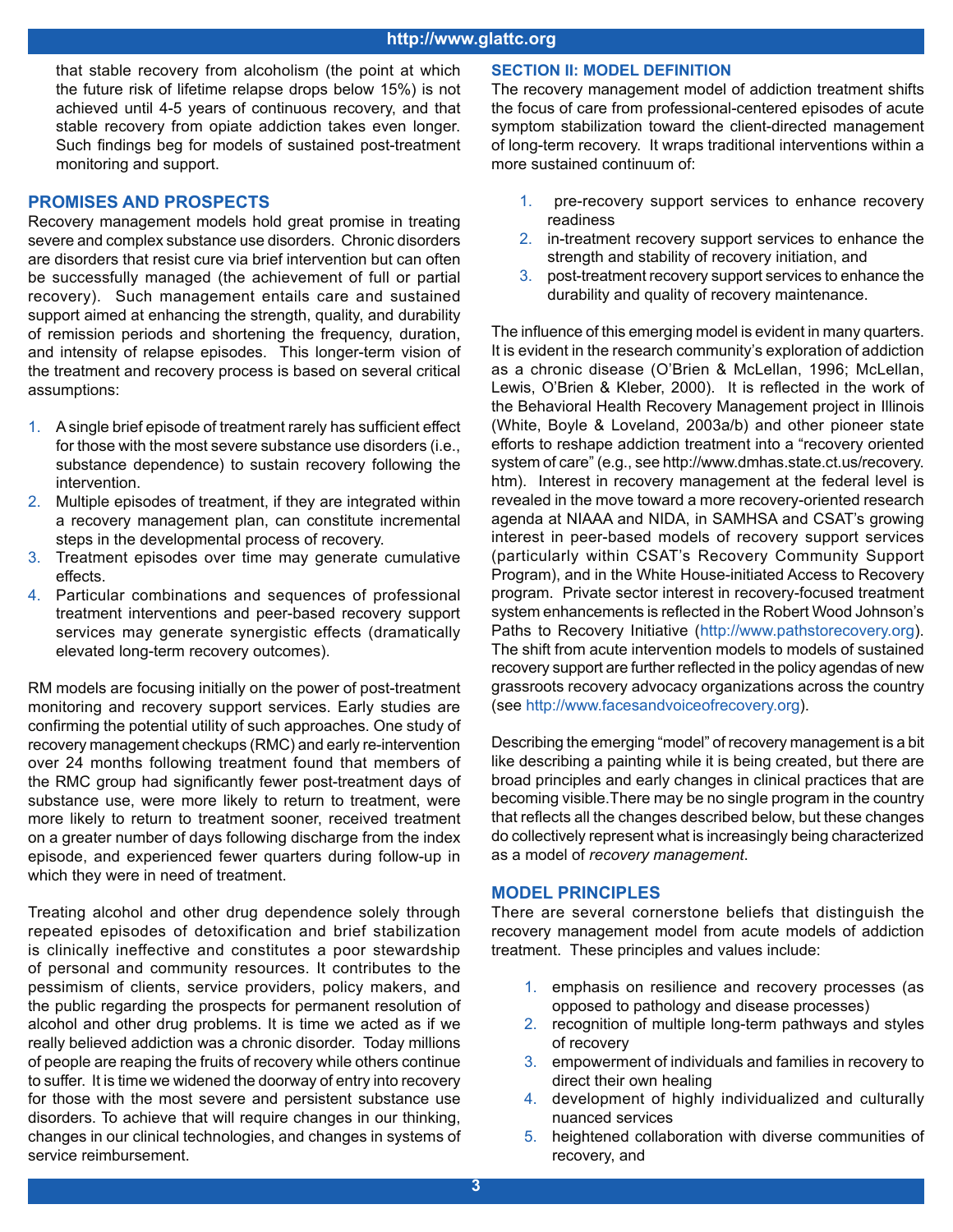6. commitment to best practices as identified in the scientific literature and through the collective experience of people in recovery. (http://www.bhrm.org/papers/ principles/BHRMprinciples.htm and http://www.dmhas. state.ct.us/corevalues.htm)

#### **MODEL PRACTICES**

White, Boyle and Loveland's (2003a/b) review of recovery management (RM) pilot programs reveals several critical differences between the RM models and traditional acute care (AC) models of intervention. These differences span seven broad areas of clinical practice.

Engagement and Motivational Enhancement: RM models place great emphasis on engagement and motivational enhancement. This emphasis is reflected in low thresholds of engagement (inclusive recruitment and admission processes), an investment in outreach and pre-treatment support services, and high retention and low post-admission extrusion (administrative discharge) rates. Within the RM model, motivation is viewed as an important factor in long-term recovery, but is viewed as something that emerges within the service relationship rather than a precondition for service initiation. This emphasis is based on two premises: 1) chronic disorders increase in complexity and severity over time, and 2) recovery outcomes are enhanced by the earliest possible point of recovery initiation and stabilization. AC models of addiction treatment are essentially reactive in their wait for individuals to enter states of crisis that bring them to treatment. RM models reach out to people prior to such crises and sustain contact with them to re-nurture motivation for recovery following such crises.

Assessment and Service Planning: In traditional treatment, the clinical assessment is categorical (focused on substance use and its consequences), is pathology-based (focused on the identification and elucidation of problems), and is an intake activity. Problem severity dictates level of care, and the problems list drives the development of the treatment plan. In recovery management models, assessment is global (focused on the whole life of the recovering person), asset-based (focused on recovery capital - internal and external assets that can help initiate and sustain recovery), and is continual over the span of the service relationship. This altered view of the assessment process is based on three propositions:

- 1. Chronic disorders beget other acute and chronic problems, therefore all aspects of the life of the recovering person must be assessed and incorporated into an integrated recovery process.
- 2. Service intensity and duration is dictated by the interaction of problem severity and recovery capital, therefore problem severity alone is an inadequate and disempowering framework for service planning,
- 3. There are developmental stages of long-term recovery and service and support needs can shift dramatically in the transition from one stage to another, therefore stage-dependent service needs must be continually reevaluated.

The traditional professionally-directed, short-term treatment plan of the acute care model is replaced in the RM model by long-term and short-term recovery plans prepared by the person seeking recovery. The former focuses primarily on reducing pathology; the latter focuses on building recovery capital and a meaningful life.

Service Duration and Emphasis: Acute care models do an excellent job of biopsychosocial stabilization, but often fail to facilitate the transition between recovery initiation and recovery maintenance. The evidence of such failure can be found in posttreatment relapse and treatment re-admission rates (see Section 1). Recovery management models rest on the assumption that the factors required to sustain recovery over a lifetime are different than those factors that spark brief sobriety experiments. The recovery management model emphasizes four post-treatment service activities: sustained post-stabilization monitoring, stageappropriate recovery education and coaching, assertive linkage to local communities of recovery, and, when needed, early reintervention. Detoxification and traditional treatment exist within RM models, but the focus of service shifts from crisis intervention to post-treatment recovery support services.

Locus of Services: The institutional focus of the acute care model ("How do we get the addicted person into treatment?") shifts within the RM model to the larger community ("How do we nest the process of recovery within the client's natural environment?"). With this shift, there is a greater emphasis on home- and neighborhood-based services and in direct monitoring technology (e.g., telephone, mail, Internet), as well as an emphasis on organizing indigenous recovery support services within the client's physical and social environment.The RM model also pushes treatment agencies toward greater advocacy responsibilities related to stigma and discrimination, the removal of environmental obstacles to recovery and the development of needed recovery support resources within local communities.

Role of the Client: In acute care models of intervention, the person entering treatment is viewed as the major obstacle to his or her own recovery, and thus is dependent upon an expert who assumes fiduciary responsibility for diagnosis and treatment. RM models champion the necessity and right of the person who is seeking recovery to self-manage his or her own recovery process. Each client must become an expert on his or her condition and its management. This emphasis is reflected in the client's role in service planning and evaluation as well as in the RM model's inclusion of recovering people and family members in policymaking positions and as volunteers and paid service providers.

Service Relationship: The service relationship within the RM model shifts from one that is hierarchical, time-limited, and highly commercialized (the AC model) to one that is less hierarchical, more time-sustained and more natural. In the RM model, the service provider role is more that of a teacher and ally within a long-term health care partnership. RM models are also pioneering new approaches to peer-based recovery support services that utilize new service roles, e.g., peer counselors, recovery coaches, recovery support specialists (White, 2004). The RM model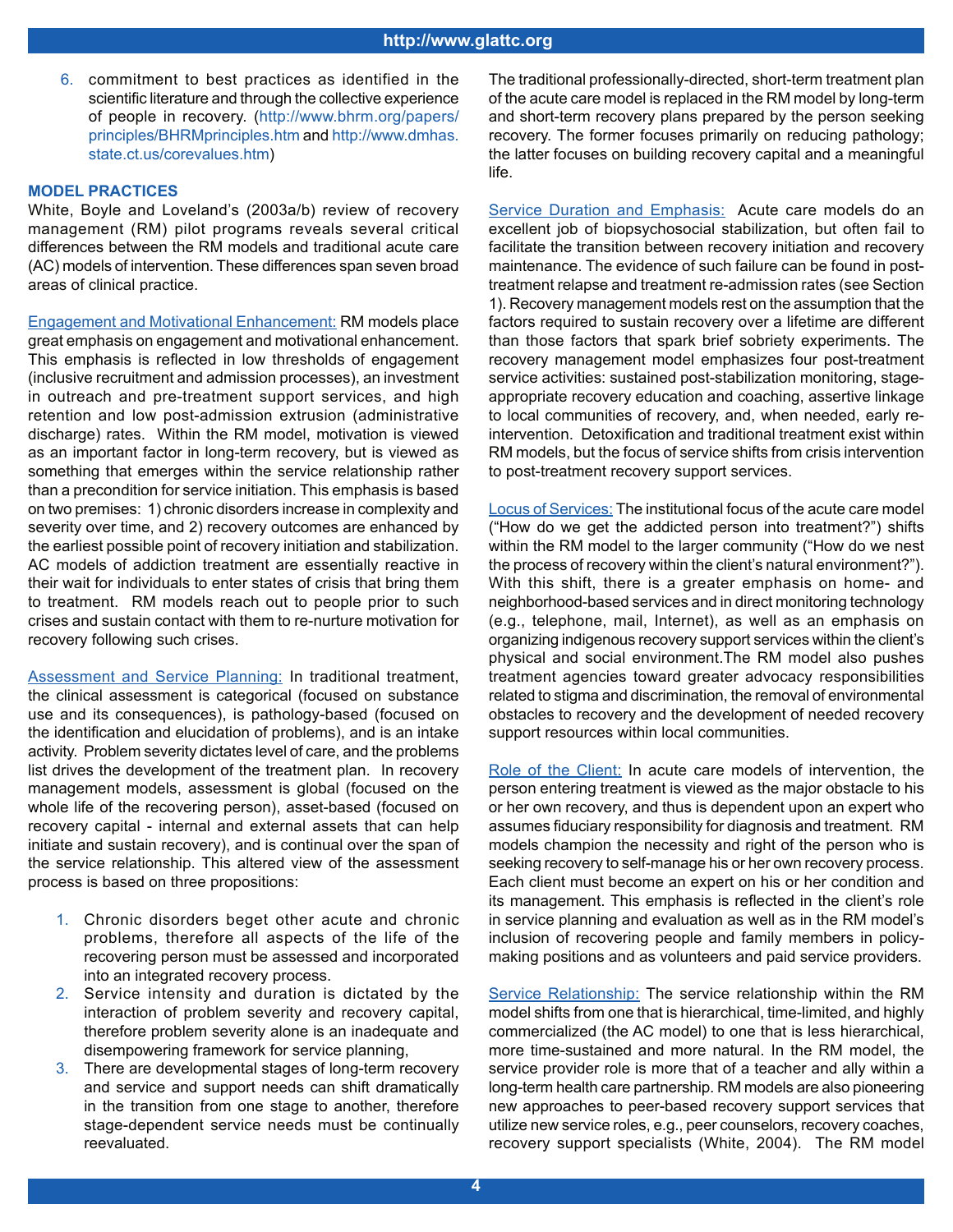emphasizes the importance of sustained continuity of contact in a primary recovery support relationship. This relationship would be analogous to the long-term alliance between a primary care physician and his or her diabetic patient or the long-term support that exist within addiction recovery mutual aid societies.

Model Evaluation: The evaluation of acute care models of addiction treatment focuses on measuring the short-term effects of a single, brief episode of intervention. Evaluation within the RM model focuses on measuring the long-term effects of multiple service interventions. The goal is to identify particular combinations or sequences of clinical and recovery support services that generate dramatically elevated (cumulative or synergistic) effects upon recovery outcomes within particular populations of people. The RM model also balances sciencebased evaluations of service outcomes with consumer and community/tribal evaluations of service processes and recovery outcomes.

Today, elements of the RM model exist within many traditional treatment programs that have evolved toward more clientresponsive clinical policies and practices. Elements of the model exist within CSAT's Recovery Community Support Program and RWJ's Paths to Recovery grantee sites. The model is being tested within research studies that are evaluating elements of the RM model. It exists within the growing network of recovery homes and recovery support centers. The recovery management model of intervening with severe substance use disorders marks a dramatic change in the design of addiction treatment in the United States. Time will tell whether this model will struggle as a loosely attached appendage to the existing system of addiction treatment or whether it will transform addiction treatment in the United States into a truly recovery-oriented system of care and long-term support.

#### **SECTION III: IMPLEMENTATION CHALLENGES**

The scientific evidence documenting the need to shift addiction treatment from an acute model of intervention to a model of sustained recovery management is so overwhelming it leaves one wondering why this model is not yet fully implemented. The roots of this failure are historical, conceptual, financial, organizational and technical.

The first barriers to treating addiction as a chronic disorder are the forces of historical and conceptual momentum. The modern field of addiction treatment is rooted in an acute biopsychological model of intervention. Addiction treatment programs were created in the image of the acute care hospital (via the profound influence of hospital-derived accreditation standards). The central service role in addiction treatment was similarly modeled after the therapy disciplines of psychiatry, psychology and social work (via addiction counselor certification and licensure standards). For those of us steeped in the modern world of addiction treatment, it is almost impossible to think of treatment in terms other than number of days or number of sessions, and hard to think about continuing care as anything beyond the availability of a short regimen of "aftercare" sessions. We have viewed addiction treatment in terms of multiple levels of care and theory-based modalities, but have failed to recognize that all of these approaches are nested within an acute care model of assess, admit, treat and discharge. To escape this closed conceptual world, programs exploring the RM model are re-educating their service workers and are conducting a rigorously honest, recovery-focused inventory of their current service practices.

All of the reimbursement and regulatory systems that govern addiction treatment are based on the acute care model. These structures, originally designed to elevate the consistency and quality of addiction treatment, now constitute a major barrier to shifting to more recovery-oriented systems of care. When programs embracing the RM philosophy seek to admit families rather than individuals, create multi-agency service teams that include indigenous institutions and cultural healers, utilize longterm recovery plans rather than short-term treatment plans, incorporate peer-based recovery support roles/teams, develop non-clinical recovery support systems in local communities, and provide long-term monitoring and early re-intervention services, they find themselves facing almost insurmountable fiscal and regulatory barriers. It is tragic and ironic that the major challenges of recovery management are posed, not by the complex needs of individuals and families seeking recovery, but by the systems originally set up to help facilitate that recovery. The mainstream implementation of recovery management will require a major overhaul of the reimbursement and regulatory systems governing addiction treatment. States like Connecticut that have begun this overhaul process are making a significant contribution to the future of addiction treatment and recovery in America (http://www. dmhas.state.ct.us/recovery.htm).

Slowing the development and implementation of RM models are the weak organizational infrastructures and high staff turnover rates that pervade the world of addiction treatment (McLellan, Carise, & Kleber, 2003). RM is founded on the continuity of relationship between an organization and the communities it serves and the capacity for sustained continuity of contact between each organization's front line service professionals and the individuals and families within those communities who suffer from severe and persistent AOD problems. If there is an Achilles heel of the RM model, it is in the combined effects of organizational instability and staff turnover within the addictions field (Roman, Blum, Johnson, & Neal, 2002). If the process of RM is to parallel that of the long-term relationship between a primary care physician and a patient/family impacted by a chronic disease, that instability and turnover must be reversed.

The lack of a science-based understanding of long-term recovery constitutes a significant obstacle to the design of RM programs. As a field, our scientific knowledge about addiction and brief models of treatment has grown exponentially in recent decades, but our science has yet to connect the problem and the intervention to the process of long-term recovery. We know comparatively little from the standpoint of science about the prevalence, pathways and styles of long-term recovery. The ability to find potent combinations and sequences of professionally-directed treatment interventions and peer-based recovery support services rests on the emergence of a recovery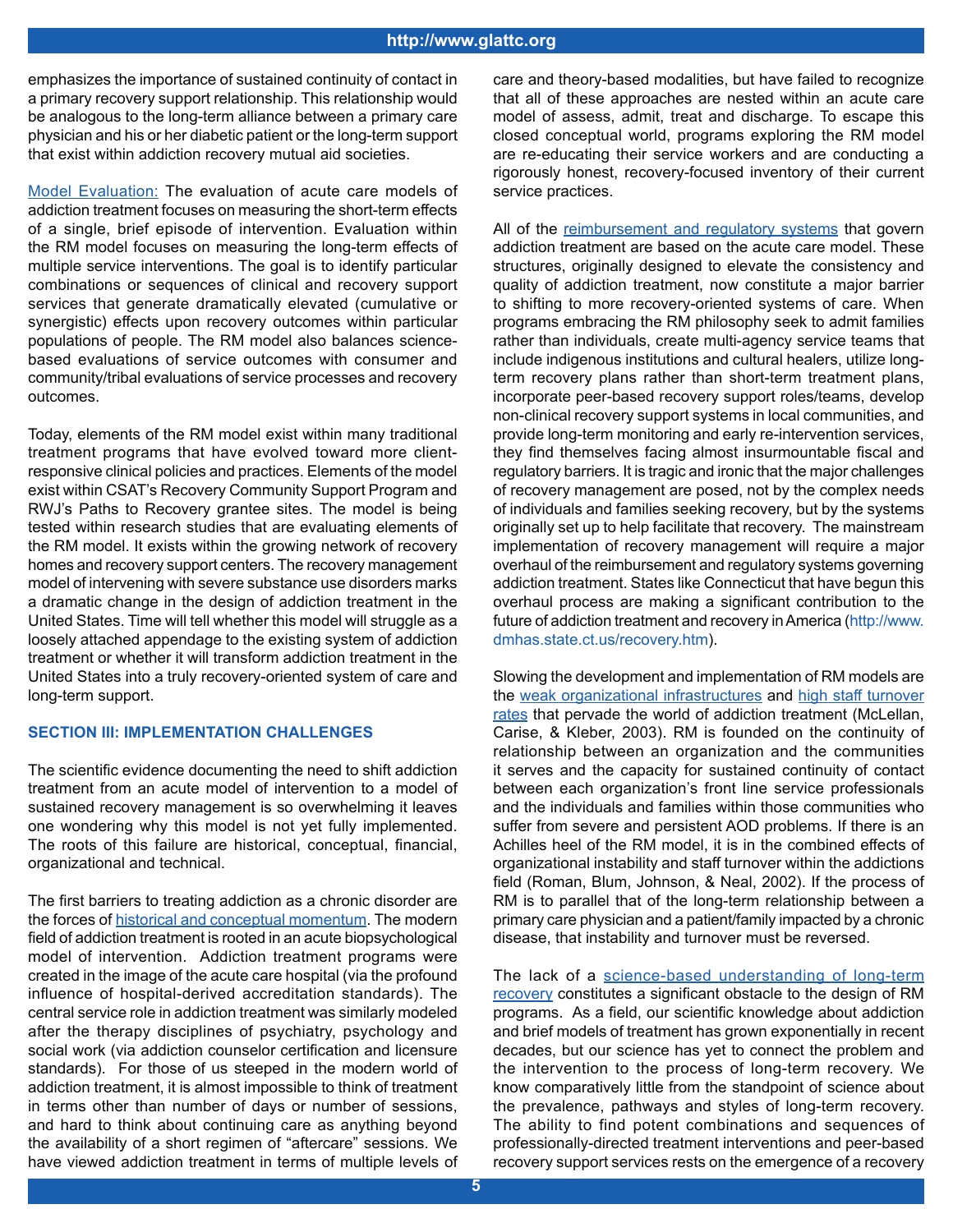#### **http://www.glattc.org**

research agenda at the federal level. Without scientific data, RM pioneers will lack a reliable compass to navigate the recovery frontier.

A fifth obstacle in implementing RM models of care involves the integration of professional-directed treatment services and peerbased recovery support services (particularly within the newly emerging role of recovery coach). Questions abound related to such integration. Are recovery support services best provided by addiction treatment organizations or by free-standing recovery support and recovery advocacy organizations? Should recovery support services be added to the role of addiction counselor or segregated within a new specialized role? What are the best ways to recruit, train and supervise recovery support specialists? What are the boundaries of competence of these new recovery support specialist roles, and how do they fit into larger multidisciplinary teams? Which models of integrating or coordinating professional and peer-based recovery support services are associated with the best long-term recovery outcomes? Answers to such questions are crucial to the future evolution of the RM model, and their absence constitutes a major implementation obstacle.

The service capacity of an organization or service professional within the RM model has yet to be clearly defined. If, for example, an addiction counselor is responsible for providing on-going monitoring and support, stage-appropriate recovery education, assertive linkage to communities of recovery, and early reintervention services for those leaving traditional inpatient or outpatient treatment, what is a reasonable caseload for such a counselor? The answer is that we don't know. RM will require a significant reallocation of resources - a shift that will deemphasize expensive, high intensity acute care and emphasize lower-intensity, lower cost and more enduring recovery support services. Service capacities for organizations and individual workers will have to be redefined in that transition.

The ethical guidelines that have guided addiction treatment agencies and addiction counselors for the past three decades grew out of the acute care service relationship and were closely modeled after the ethical guidelines for psychologists and social workers (e.g., discouragement or prohibition of self-disclosure, prohibition of all dual relationships, prohibition of gifts, etc.). These guidelines, which presupposed a short-term, expert-based fiduciary service relationship, do not easily fit the less hierarchical and more enduring service relationships that characterize the RM model. It is crucial that ethical standards evolve to guide the provision of professionally-delivered and peer-based recovery support services. The lack of current ethical guidelines for recovery support services raises the ethical vulnerability of service organizations and service professionals.

#### **POTENTIAL PITFALLS**

This three-part series on the recovery management model of addiction treatment and recovery support would be incomplete without an exploration of some of the potential pitfalls of the RM model. Experience to date suggests three potential pitfalls beyond the implementation challenges noted above.

Many individuals with such problems will resolve these problems on their own or will do so through mutual aid or brief professional intervention. Misapplying an RM model to persons with low problem severity and high recovery capital could generate *iatrogenic effects* within the RM model. Such misapplication could injure persons with transient AOD problems by inappropriately attaching a stigmaladen diagnosis and delivering services that are ineffective, a financial burden and potentially harmful.

The emphasis on addiction as a chronic disorder within the RM model could inadvertently contribute to cultural pessimism about the resolution of AOD problems and heighten the stigma and discrimination attached to those problems (Brown, 1998). To counter such effects, RM models must constantly emphasize the reality of full recovery in the lives of millions of people who have suffered from severe and prolonged AOD problems.

The 1980s witnessed a period of *institutional profiteering* in which persons with alcohol and other drug problems were viewed as a crop to be harvested for financial profit. A too rapid shift to RM models of reimbursement could unleash the same forces. Profiteers could garner large, capitated contracts for recovery support services, but then minimize the services delivered through such contracts to maximize institutional and personal profit. These profiteers could escape accountability for recovery outcomes behind the rhetoric that addiction is a chronic disease. To avoid this, RM models of reimbursement must include a high level of accountability for recovery outcomes. This will require clinical information systems that can track clinical outcomes and other performance indicators across multiple episodes of care.

Attempts to shift addiction treatment from a revolving emergency room door (via unending cycles of brief intervention) to a model of sustained recovery management face many implementation obstacles and potential pitfalls. These obstacles and pitfalls are offset by the potential of the RM model to align the design of addiction treatment with the growing body of scientific evidence documenting the chronicity of severe AOD problems and the complexity of long-term recovery. That potential and what it means for millions of people suffering from addiction will inspire many addiction professionals and addiction treatment organizations to experiment with this fundamental redesign of addiction treatment.

Not everyone with an AOD-related problem needs RM services.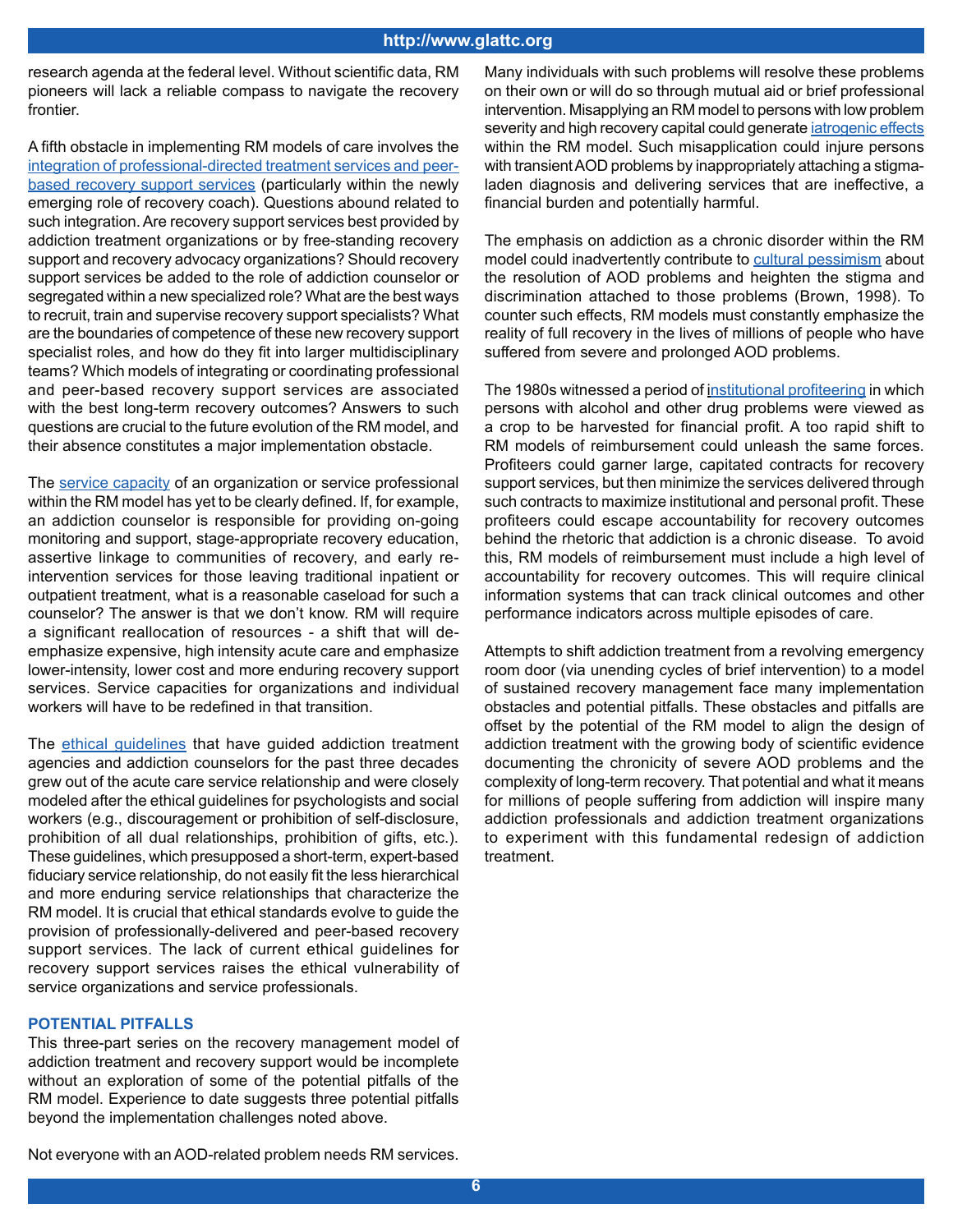#### **REFERENCES AND RECOMMENDED READING**

Anglin, M. D., Hser, Y. I., & Grella, C. E. (1997). Drug addiction and treatment careers among clients in the Drug Abuse Treatment Outcome Study (DATOS). Psychology of Addictive Behaviors, 11(4), 308-323.

Brown, B.S. (1998). Drug use: Chronic and relapsing or a treatable condition? Substance Use and Misuse, 33(12), 2515- 2520.

Brown, S., Mott, M. & Stewart, M. (1992) Adolescent alcohol and drug abuse. In: Walker, C.E. Ed., Handbook of Clinical Child Psychology (2nd ed.), pp. 677-693.

Dawson, D.A. (1996). Correlates of past-year status among treated and untreated persons with former alcohol dependence: United States, 1992. Alcoholism: Clinical and Experimental Research, 20, 771-779.

Dennis, M. L., Scott, C. K., & Funk, R. (2003). An experimental evaluation of recovery management checkups (RMC) for people with chronic substance use disorders. Evaluation and Program Planning, 26(3), 339-352.

Dennis, M.L., Scott, C.K., & Hristova, L. (2002). The duration and correlates of substance abuse treatment careers among people entering publicly funded treatment in Chicago. (Abstract). Drug and Alcohol Dependence, 66(Suppl. 2).

Dennis, M.L., Scott, C.K., Funk, R.R., & Foss, M.A. (2005). The duration and correlates of addiction and treatment. Journal of Substance Abuse Treatment, 28 (Supplement 1), S51-S62.

Finney, J. & Moos, R. (1995). Entering treatment for alcohol abuse: a stress and coping model. Addiction, 90:1223-1240.

Godley, S. H., Godley, M. D., & Dennis, M. L. (2001). The assertive aftercare protocol for adolescent substance abusers. In E. Wagner, & H. Waldron (Eds.), Innovations in Adolescent Substance Abuse Interventions (pp. 311-329). New York: Elsevier Science.

Godley, M.D., Godley, S.H., Dennis, M.L., Funk, R.R., & Passetti, L.L. (2004). Findings from the assertive continuing care experiment with adolescents with substance use disorders. In W. Dewey Problems of Drug Dependence, 2003: Proceedings of the 65th Annual Scientific Meeting, The College on Problems of Drug Dependence, Inc. (NIDA Research Monograph Series 184. pp. 123-124).

Grella, C.E. and Joshi, V. (1999) Gender differences in drug treatment careers among the National Drug Abuse Treatment Outcome Study. American Journal of Drug and Alcohol Abuse, 25(3), 385-406.

Hser, Y., Hoffman, V., Grella, C. & Anglin, D. (2001). A 33-year follow-up of narcotics addicts. Archives of General Psychiatry, 58:503-508.

Hubbard, R. L., Flynn, P. M., Craddock, S. G. & Fletcher, B. W. (2001). Relapse after drug abuse treatment. In F. M. Tims, C. G. Leukefeld, & J. J. Platt (Eds.), Relapse and Recovery in Addictions (pp. 109-121). New Haven: Yale University Press.

Hubbard, R.L., Marsden, M.E., Rachal, J.V., Harwood, H.J. Cavanaugh, E.R. & Ginzburg, H.M. (1989). Drug Abuse Treatment: A National Study of Effectiveness. Chapel Hill, NC: University of North Carolina Press.

Humphreys, K. (2004). Circles of Recovery: Self-Help Organizations for Addictions. Cambridge: Cambridge University Press.

Jin, H., Rourke, S.B., Patterson, T.L., Taylor, M.J. & Grant, I. (1998) Predictors of relapse in long-term abstinent alcoholics. Journal of Studies on Alcohol, 59:640-646.

Johnson, E. & Herringer, L. (1993). A note on the utilization of common support activities and relapse following substance abuse treatment. Journal of Psychology, 127:73-78.

O'Brien, C. & McLellan, T. (1996). Myths about the Treatment of Addiction. Lancet, 347:237-240.

McKay, J.R. (2001). Effectiveness of continuing care interventions for substance abusers: Implications for the study of long-term effects. Evaluation Review, 25, 211-232.

McLellan, A. T., Lewis, D. C., O'Brien, C. P., & Kleber, H. D. (2000). Drug dependence, a chronic medical illness: Implications for treatment, insurance, and outcomes evaluation. Journal of the American Medical Association, 284(13), 1689-1695.

McLellan, A.T., Carise, D. & Kleber, H.D. (2003). Can the national addiction treatment infrastructure support the public's demand for quality care? Journal of Substance Abuse Treatment, 25:117- 121.

NIDA (1999). Principles of Drug Addiction Treatment. Rockville, MD: National Institute on Drug Abuse (NIH Publication No. 00- 4180) (available at http://www.nida.nih.gov/PODAT/PODATIndex. html)

Roman, P.M., Blum, T.C., Johnson, J.A., & Neal, M. (2002). National Treatment Center Study Summary Report (No 5). Athens, GA: University of Georgia.

Ross, H. E., Lin, E., & Cunningham, J. (1999). Mental health service use: A comparison of treated and untreated individuals with substance use disorders in Ontario. Canadian Journal of Psychiatry, 44, 570-577.

Scott, C. K, Foss, M. A., & Dennis, M. L. (2003). Factors influencing initial and longer-term responses to substance abuse treatment: A path analysis. Evaluation and Program Planning, 26(3), 287-295.